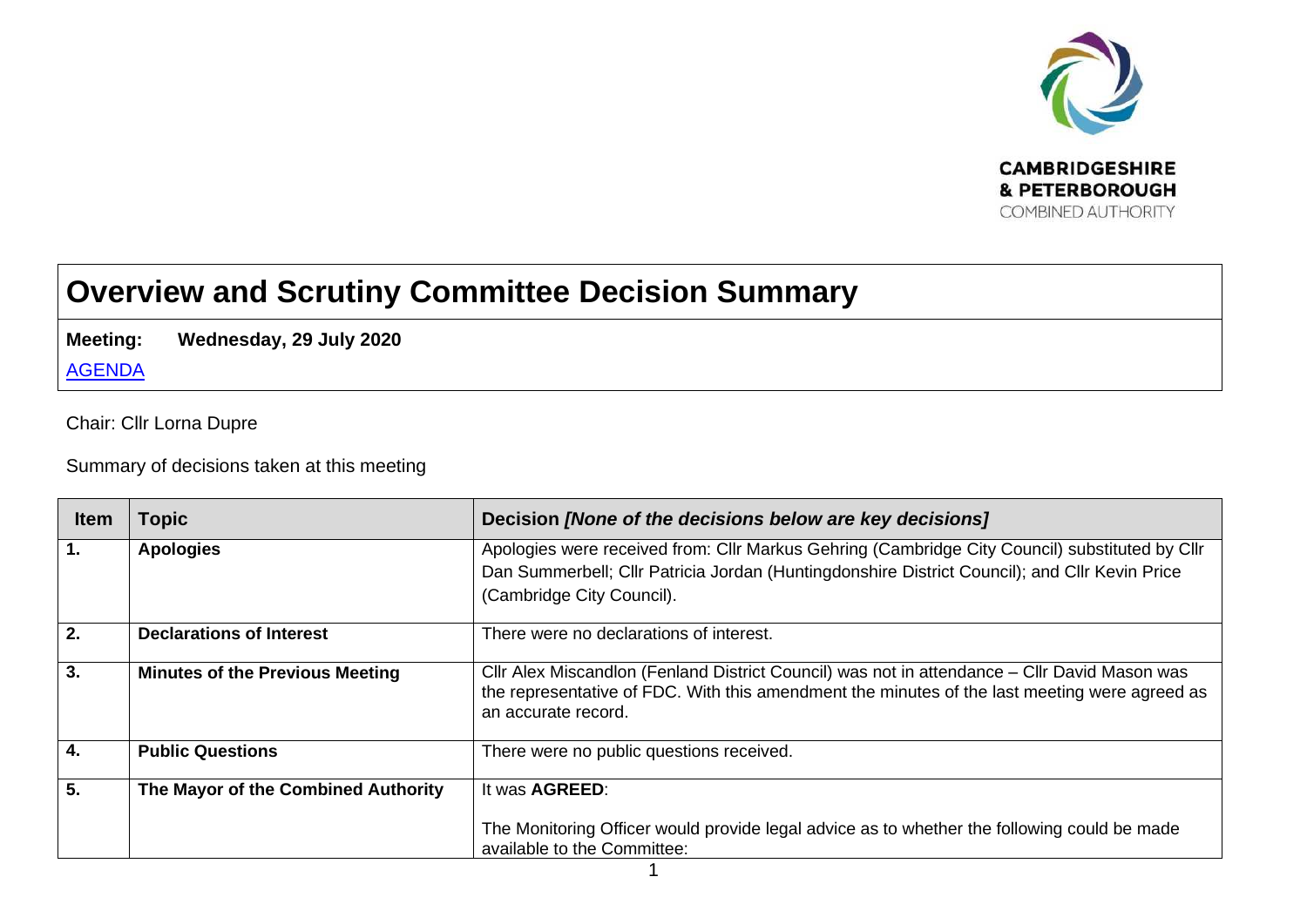| <b>Item</b>      | <b>Topic</b>                                                        | Decision [None of the decisions below are key decisions]                                                                                                                                                                                                                                                                                                                                                                                                                                                                                                                                                                                                                                                                                                                                                                                                                                                                                                                                                                                                                                                                                                                                                                                                                                                                        |
|------------------|---------------------------------------------------------------------|---------------------------------------------------------------------------------------------------------------------------------------------------------------------------------------------------------------------------------------------------------------------------------------------------------------------------------------------------------------------------------------------------------------------------------------------------------------------------------------------------------------------------------------------------------------------------------------------------------------------------------------------------------------------------------------------------------------------------------------------------------------------------------------------------------------------------------------------------------------------------------------------------------------------------------------------------------------------------------------------------------------------------------------------------------------------------------------------------------------------------------------------------------------------------------------------------------------------------------------------------------------------------------------------------------------------------------|
|                  |                                                                     | The legal advice, including that from James Goudie QC, behind the appointment of a<br>i)<br>political assistant and subsequent Chief of Staff;<br>ii) The letter from MHCLG to the Co-Chief Executives in June 'outlining our differing view on<br>the total additional starts on site delivered to date and confirming that further evidence of<br>progress would be required before the Department could make further funding available';<br>iii) The letter being written to The Minister of State at the MHCLG at the end of July/early<br>August                                                                                                                                                                                                                                                                                                                                                                                                                                                                                                                                                                                                                                                                                                                                                                           |
| 6.               | <b>University of Peterborough</b>                                   | The PowerPoint presentation to be circulated to the Committee and published on the CA<br>meetings website.                                                                                                                                                                                                                                                                                                                                                                                                                                                                                                                                                                                                                                                                                                                                                                                                                                                                                                                                                                                                                                                                                                                                                                                                                      |
| $\overline{7}$ . | <b>Lead Member Appointment to Shadow</b><br>the Business Board      | <b>AGREED:</b><br>Cllr Ed Murphy confirmed as Lead Member for the Business Board.<br>i)<br>Cllr Jocelynne Scutt confirmed as Lead Member for Housing replacing Cllr Ed Murphy.<br>ii)                                                                                                                                                                                                                                                                                                                                                                                                                                                                                                                                                                                                                                                                                                                                                                                                                                                                                                                                                                                                                                                                                                                                           |
| $\overline{8}$ . | <b>Combined Authority Board Agenda:</b><br>Wednesday, 5 August 2020 | The following questions to the Board were agreed:<br>Item 2.1 Budget Monitor Update: Building upon cycle schemes he has funded recently is the<br>mayor able to consider reviewing budgets and move funding towards promoting safe walking<br>and particularly cycling?<br>Item 3.1 £100m Affordable Housing Programme Proposed Variations to Schemes that<br>form investments from the £40m revolving fund: The report to the Board states that "The lost<br>interest by granting interest free periods will not impact on other areas of the Combined<br>Authority. i.e. the revenue budget does not rely on these funds, but as mentioned earlier in the<br>paper, any interest earned on these loans would be recycled and re-invested into new housing<br>projects. i.e. the loss of interest just impacts on future funds available to support the £100m<br>affordable housing programme." What—in financial and housing unit terms—is the opportunity<br>cost of this lost interest?<br>Item 3.2 Proposal for a Corporate Vehicle to bring forward the Cambridgeshire<br>Autonomous Metro (CAM): The report to the Board states that "CAM will potentially increase<br>social mobility to Peterborough and the Fens, therefore 'levelling up' the region". Which parts of<br>the Fens will have access to CAM, and when? |